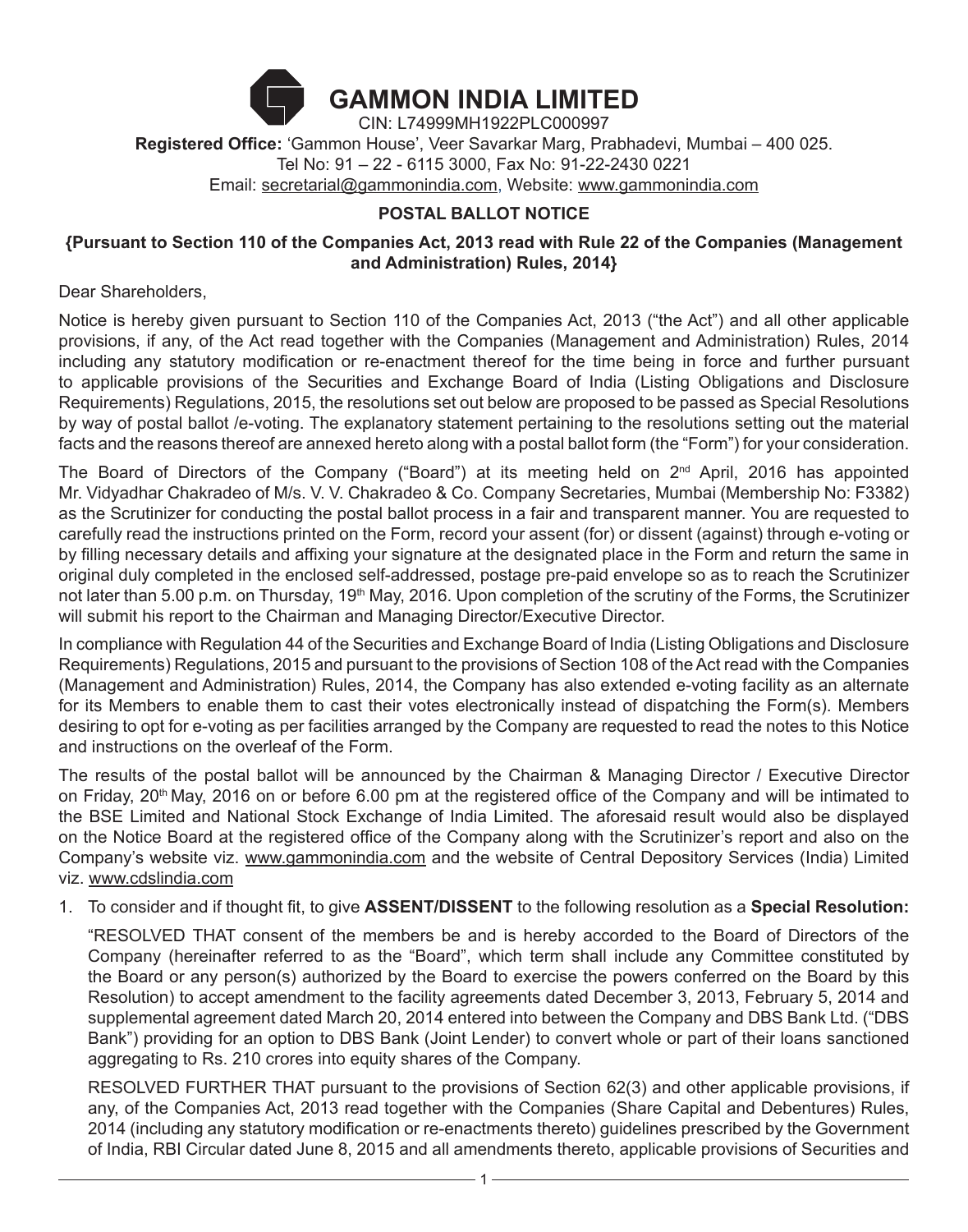Exchange Board of India (Issue of Capital and Disclosure Requirements) Regulations, 2009 as amended from time to time, Strategic Debt Restructuring Scheme ("SDR") sanctioned by the Joint Lenders Forum on December 16, 2015, the Securities and Exchange Board of India (Listing Obligations and Disclosure Requirements) Regulations, 2015 and any modifications thereto and all other applicable laws, the consent of the members of the Company be and is hereby accorded to the Board for issue and allotment of such number of equity shares of the Company of face value of Rs. 2/- (Rupees Two only) each to DBS Bank at a price as per applicable laws, which shall not exceed the amount of principal and interest outstanding to DBS Bank as on the date of conversion in accordance with the SDR as sanctioned by the Joint Lenders Forum by issuance of a conversion notice setting out the details of conversion of outstanding amounts due to DBS Bank ("Notice of Conversion"), on the following terms:

- (i) On receipt of the Notice of Conversion, the Company shall allot and issue the requisite number of fully paid-up Equity Shares to DBS Bank and DBS Bank shall accept the same in satisfaction of the outstanding dues to DBS from the Company;
- (ii) The part of the said financial facilities so converted shall cease to carry interest as from the date of conversion and the said financial facilities shall stand correspondingly reduced;
- (iii) The Equity Shares so allotted and issued to DBS Bank shall rank *paripassu* with the existing equity shares of the Company in all respects, *inter alia* with respect to dividends and other distributions declared or to be declared in respect of the equity capital of the Company;
- (iv) In the event that DBS Bank exercises its conversion right as aforesaid, the Company shall ensure that the equity shares issued on conversion are listed on the stock exchanges, where the Company's shares are listed.

FURTHER RESOLVED THAT for the purpose of giving effect to this resolution, the Board be and is hereby authorised to take from time to time all decisions and such steps as may be necessary."

2. To consider and if thought fit, to give **ASSENT/DISSENT** to the following resolution as a Special Resolution:

"RESOLVED THAT in partial modification of the shareholders' resolution passed vide postal ballot on December 18, 2015 pursuant to the provisions of Section 180(1)(a) and all other applicable provisions of the Companies Act, 2013 (the "Act") and rules made thereunder (including any statutory modification thereof for the time being in force and as may be enacted from time to time), the Memorandum and Articles of Association of the Company, Securities and Exchange Board of India (Listing Obligations and Disclosure Requirements) Regulations, 2015 and with the approval of the CDR lenders approving the sale of the Conductor Division and Tower Manufacturing Facility division of the Company's Transmission & Distribution Business (T&D business) together with all assets, properties, debts and liabilities, by way of a "slump sale" on a going concern basis to Transrail Lighting Limited ("TLL"), on the terms and conditions contained in the Business Transfer Agreement dated October 27, 2015 ("BTA"), consent of the members of the Company be and is hereby further accorded to the terms of the First Amendment to the BTA dated February 12, 2016 entered into between the Company and Transrail Lighting Limited setting out such amendments, modifications or inclusions as required by the CDR lenders ("**First Amendment**") as set out in the Explanatory Statement and the Members of the Company hereby ratify the acceptance and execution of the First Amendment by the Board of Directors of the Company ("**Board**", which term shall include any Committee constituted by the Board or any person(s) authorized by the Board).

RESOLVED FURTHER THAT for the purpose of giving effect to the above resolution, the Board or a duly authorized Committee thereof, be and is hereby authorized to take such actions and to give all such directions as may be necessary or desirable and also to settle any question or difficulty that may arise in regard to the BTA and the First Amendment and to execute all such deeds, documents and writings as may be necessary, desirable or expedient in connection therewith."

3. To consider and if thought fit, to give **ASSENT/DISSENT** to the following resolution as a Special Resolution:

"RESOLVED THAT in partial modification to the shareholders' resolution passed vide postal ballot on December 18, 2015 , approving the sale of 75% (*seventy five percent*) equity shares held by the Company in Transrail Lighting Limited ("TLL") to Bilav Software Private Limited ("Investor" ) as per the terms and conditions contained in the Investment cum Shareholders Agreement dated 27<sup>th</sup> October, 2015 (hereinafter referred to as "Investment Agreement"), consent of the Members of the Company be and is hereby further accorded to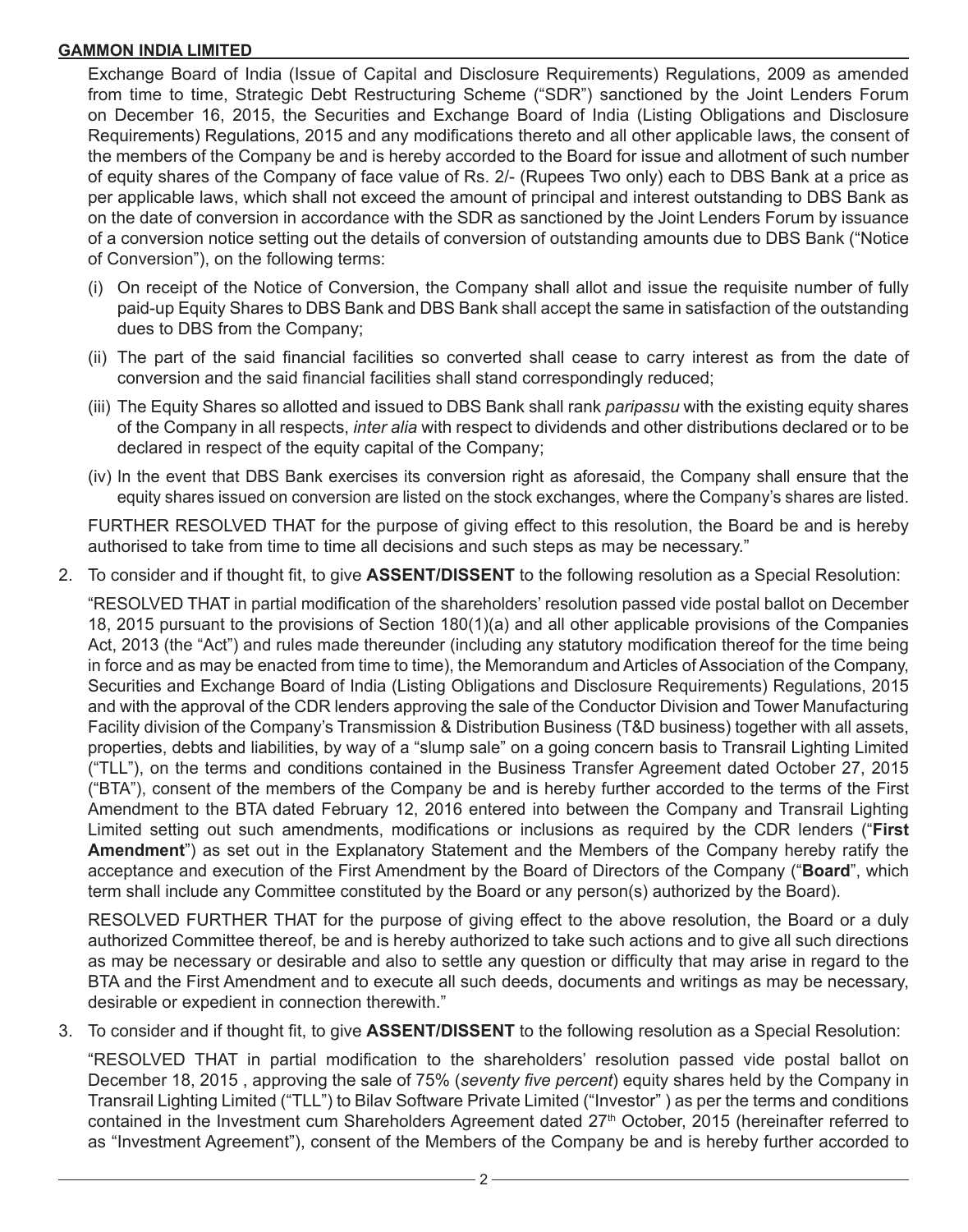the amendments, modifications, inclusions contained in the First Amendment to the Investment Agreement dated February 12, 2016 entered into between the Company, TLL and Investor carried out at the instance of the CDR lenders ("First Amendment- Investment Agreement") as set out in the Explanatory Statement and the Members of the Company hereby ratify the acceptance and execution of the First Amendment- Investment Agreement by the Board of Directors of the Company ("Board", which term shall include any Committee constituted by the Board or any person(s) authorized by the Board).

RESOLVED FURTHER that, for the purpose of giving effect to the above resolution the Board or a duly authorized Committee thereof, be and is hereby authorized to take such actions and to give all such directions as may be necessary or desirable and also to settle any question or difficulty that may arise in regard to the Investment Agreement and its First Amendment- Investment Agreement and to execute all such deeds, documents and writings as may be necessary, desirable or expedient in connection therewith."

4. To consider and if thought fit, to give **ASSENT/DISSENT** to the following resolution as a **Special Resolution**:

RESOLVED THAT consent of the Company be and is hereby accorded pursuant to Section 180(1)(a),and all other applicable provisions, if any, of the Companies Act, 2013 (including any statutory modification(s) or re-enactment thereof for the time being in force), the Securities and Exchange Board of India (Listing Obligations and Disclosure Requirements) Regulations, 2015, the Novation Agreement dated February 26, 2016 executed between the Company, Transrail Lighting Limited and the Lenders (both CDR Lenders and DBS Bank Limited), to the Board of Directors of the Company for mortgaging and/or charging on such terms and conditions at such time or times and in such form and manner and with such ranking as to priority (whether paripassu with subsisting charges or otherwise) as it may think fit the immovable and movable properties of the Transmission & Distribution (T&D) Business (more specifically all assets of the T&D Business remaining with the Company and not transferred to Transrail Lighting Limited, vide Business Transfer Agreement dated October 27, 2015) wherever situated, both present and future as the case may be, in favour of the CDR Lenders including debenture trustees for the holders of CDR debentures and DBS Bank with power to the CDR lender(s),DBS Bank and or debenture-trustees to take over the T & D Business of the Company in certain events and upon such terms and conditions as may be decided by the Board of Directors of the Company, together with interest thereon or additional interest, cumulative interest, liquidated damages, remuneration of debenture-trustees, if any, premium, if any on redemption/ pre-payment costs, charges, expenses and all other moneys payable by the Company to the CDR lender(s) and DBS Bank or debenture trustees and to the holders of debentures/bonds ,including the charges subsisting as security for the debt transferred to Transrail Lighting Limited subject to the maximum amount of Rs. 3580 crores (Rupees Three Thousand Five Hundred and Eighty crores only).

RESOLVED FURTHER THAT the Board be and is hereby authorized to delegate all or any of the powers herein conferred to any Committee of Directors or any Officer of the Company to finalize and execute the loan agreements, trust deeds and/or other deeds, documents and agreements and to do all such acts, deeds, matters and things and to take all such further steps as may in the opinion of the Board of Directors (including any Committee thereof) be necessary, proper or expedient for giving effect to this resolution."

- 5. To consider and if thought fit, to give **ASSENT/DISSENT** to the following resolution as a **Special Resolution**:
	- "RESOLVED THAT pursuant to the provisions of Section 186 read with Rule 11 of Companies (Meetings of Board and its Powers) Rules, 2014 and any other applicable provisions of the Companies Act, 2013 (the "**Act**") and rules made thereunder (including any statutory modification thereof for the time being in force and as may be enacted from time to time), Securities and Exchange Board of India (Listing Obligations and Disclosure Requirements) Regulations, 2015, the Novation Agreement dated February 26, 2016 executed between the Company, Transrail Lighting Limited and the Lenders (both CDR Lenders and DBS Bank Limited) and the Articles of Association of the Company and all other provisions of applicable laws and subject to such approvals, consents, sanctions and permissions, as may be necessary, consent of the members of the Company be and is hereby accorded to the Board of Directors of the Company ("**Board**", which term shall include any Committee constituted by the Board or any person(s) authorized by the Board to exercise the powers conferred on the Board by this resolution), to provide security by way of charge on the assets of Transmission & Distribution (T&D) Business (more specifically all assets of the T&D Business remaining with the Company and not transferred to Transrail Lighting Limited, vide Business Transfer Agreement ("BTA") dated October 27, 2015) and a Corporate Guarantee to the Lenders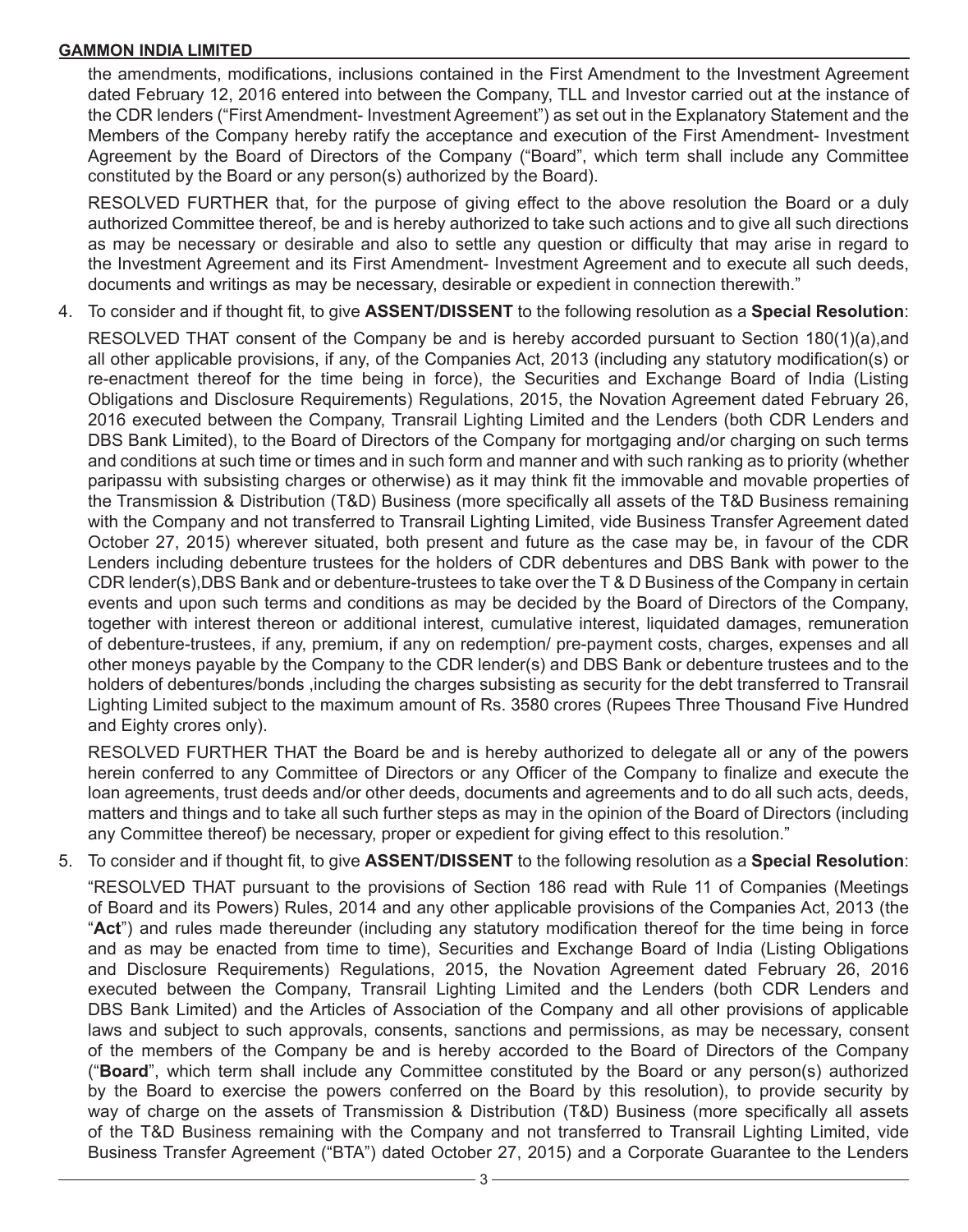of Transrail Lighting Limited, an associate of the Company in connection with the debts aggregating to Rs. 3580 crores (Rupees Three Thousand Five Hundred and Eighty Crores only) transferred to Transrail Lighting Limited ("TLL") in terms of the BTA as amended by the First Amendment to the BTA dated February 12, 2016, notwithstanding that the aggregate of the investments, loans or guarantees or securities so far given or to be given and/or securities so far acquired or to be acquired by the Company may collectively exceed the limits prescribed under Section 186 of the Companies Act, 2013.

RESOLVED FURTHER THAT for the purpose of giving effect to this resolution, the Board be and is hereby authorised to take from time to time all decisions and such steps as may be necessary for giving loans, guarantees or providing securities and to execute such documents, deeds, writings, papers and/or agreements as may be required and do all such acts, deeds, matters and things, as it may in its absolute discretion, deem fit, necessary or appropriate."

6. To consider and if thought fit, to give **ASSENT/DISSENT** to the following resolution as a **Special Resolution:**

"RESOLVED THAT pursuant to Section 180(1)(a) and all other applicable provisions of the Companies Act, 2013 (the "Act") and rules made there under (including any statutory modification thereof for the time being in force and as may be enacted from time to time), Regulation 24 of the Securities and Exchange Board of India (Listing Obligations and Disclosure Requirements) Regulations, 2015 as amended from time to time, the Memorandum and Articles of Association of the Company, Securities and Exchange Board of India (Substantial Acquisition of Shares and Takeover) Regulations, 2011 as amended from time to time, consent of the members of the Company be and is hereby accorded to divest/sell/dispose off upto 30% of the shareholding in Gammon Infrastructure Projects Limited ("GIPL") held by the Company through its wholly owned subsidiary Gammon Power Limited ("GPL") such sale to be carried out on the floor of the Exchange(s) at the price prevailing on the exchanges on the date of sale ,to one or more persons and in one or more tranches and at such time and in such manner as the Board may decide, subject to the approval and release of the pledge of shares held by IDBI Bank and ICICI Bank and approvals from lenders, wherever necessary.

RESOLVED FURTHER THAT for the purpose of giving effect to this resolution, the Board be and is hereby authorised to take from time to time all decisions and such steps as may be necessary and to execute such documents, deeds, writings, papers and/or agreements as may be required and do all such acts, deeds, matters and things, as it may in its absolute discretion, deem fit, necessary or appropriate."

# **By Order of the Board of Directors FOR GAMMON INDIA LIMITED**

**Sd/- GITA BADE COMPANY SECRETARY**

*Registered Office:'Gammon House', Veer Savarkar Marg, Prabhadevi, Mumbai – 400 025.*

Dated: 2<sup>nd</sup> April, 2016

# **Notes:**

- 1. The Statement pursuant to Section 102 of the Companies Act, 2013 setting out all the material facts and the reasons for the proposals is annexed hereto.
- 2. The Postal Ballot Notice is being sent to all the Members, whose names appear in the Register of Members/ list of Beneficial Owners, received from National Securities Depository Limited ("NSDL") / Central Depository Services (India) Limited ("CDSL") as on 8<sup>th</sup> April, 2016. The Postal Ballot Notice is being sent to Members in electronic form to the email addresses registered with their Depository Participants (in case of electronic shareholding) / the Company's Registrar and Share Transfer Agents (in case of physical shareholding). For Members whose email IDs are not registered, physical copies of the Postal Ballot Notice are being sent by permitted mode alongwith a postage pre-paid self addressed Business Reply envelope.
- 3. The voting shall be reckoned in proportion to a Member's share of voting rights on the paid-up Equity Share Capital of the Company on the cut-off date, i.e. 8<sup>th</sup> April, 2016.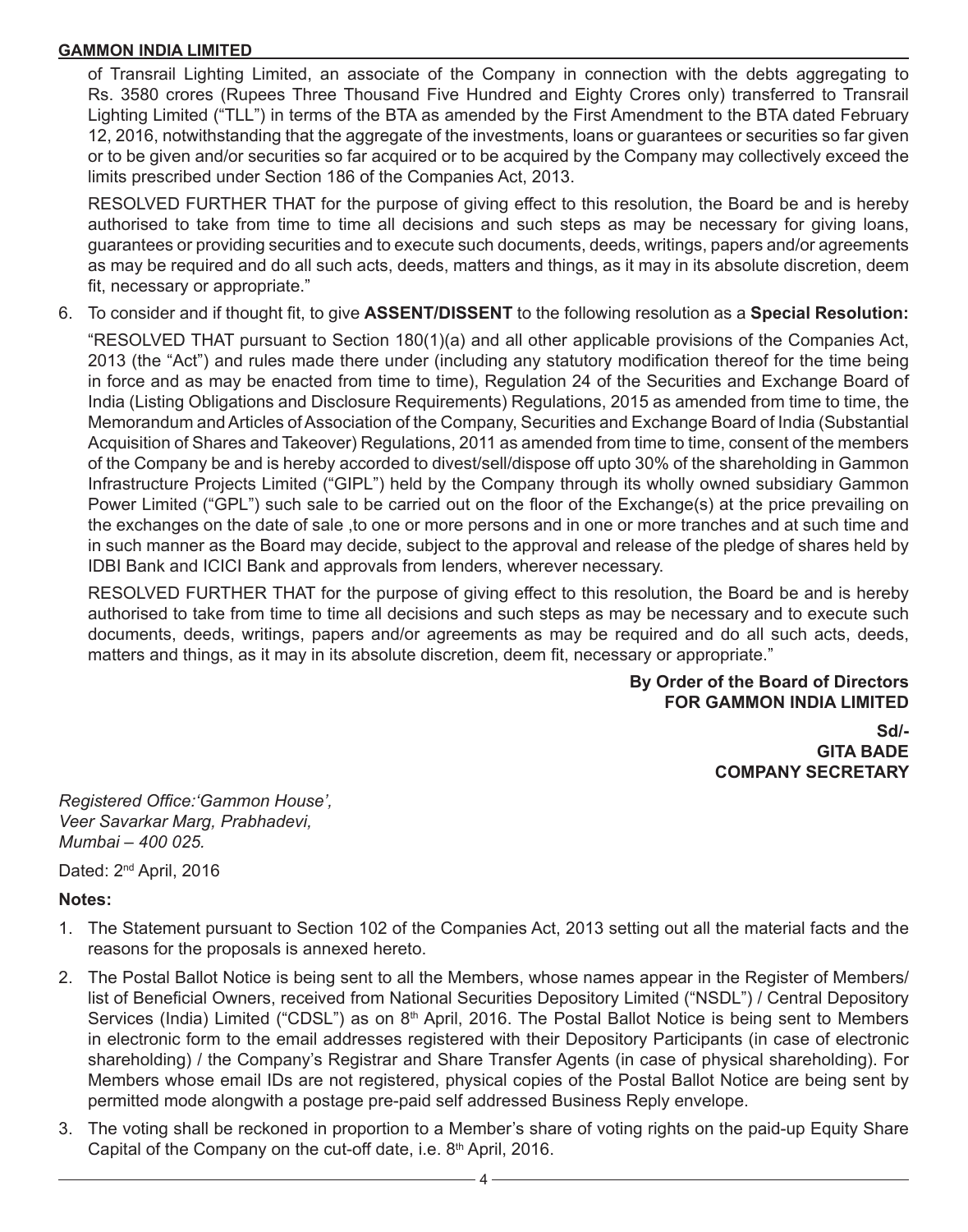- 4. As per Companies (Management and Administration) Rules, 2014, Notice of Postal Ballot along with Postal Ballot Form is being sent to all the Members through courier and electronically by email to those shareholders who have registered their email-id with the Company / Depositories along with Postal Ballot Form.
- 5. In compliance with the provisions of Sections 108 and 110 and other applicable provisions of the Act, read with the Companies (Management and Administration) Rules, 2014 and Regulation 44 of the Securities and Exchange Board of India (Listing Obligations and Disclosure Requirements), Regulations, 2015, the Company is pleased to offer e-voting facility as an option to all the Members of the Company. The Company has entered into an agreement with CDSL for facilitating e-voting to enable the Members to cast their votes electronically instead of dispatching Postal Ballot Form. Members may please refer to the instructions below for the purpose of voting through e-voting facility.
- 6. The Postal Ballot Notice is placed in the 'Investors Information' section on the Company's website: www.gammonindia.com
- 7. The Board of Directors has appointed Mr. Vidyadhar Chakradeo of M/s. V. V. Chakradeo & Co. Company Secretaries, Mumbai as the Scrutinizer for conducting the Postal Ballot process in accordance with the law and in a fair and transparent manner. The Postal Ballot Form and the self-addressed business reply envelope are enclosed for use of members.
- 8. Members are requested to carefully read the instructions printed on the attached Postal Ballot form. The Postal Ballot form, duly completed and signed, should be returned in the enclosed self-addressed, postage prepaid envelope, directly to the Scrutinizer so as to reach him on or before the close of working hours i.e. 5.00 p.m. on 19<sup>th</sup> May, 2016. Any response received from the shareholders after 5.00 p.m. on 19<sup>th</sup> May, 2016 shall be treated as if no response is received in terms of sub-rule 12 of Rule 22 of the Companies (Management and Administration) Rules, 2014.
- 9. The date of declaration of results of the postal ballot i.e 20<sup>th</sup> May, 2016 shall be date on which the resolutions would be deemed to have been passed, if approved by the requisite majority.
- 10. The Special Resolutions passed by the Members through Postal Ballot are deemed to have been passed as if they had been passed at a General Meeting of the Members.
- 11. Voting period commences from 9.30 a.m. (IST) on 20<sup>th</sup> April, 2016 and ends at 5.00 p.m. (IST) on 19<sup>th</sup> May, 2016. E-voting shall not be allowed beyond the said date and time.
- 12. Kindly note that the Members can opt only for one mode of voting, i.e. either by physical ballot or e-voting. If you are opting for e-voting, then do not vote by physical ballot and vice versa. However, in case Members cast their vote by physical ballot as well as by e-voting, then voting done through e-voting shall prevail and voting done by physical ballot shall be treated as invalid.
- 13. Members who have received the Postal Ballot Notice by e-mail and wish to vote through physical Postal Ballot Form can download the Postal Ballot Form from the link or seek a duplicate Postal Ballot Form from the Registrar & Transfer Agent, Link Intime India Private Limited or Company Secretary, Gammon India Limited, 'Gammon House', Veer Savarkar Marg, Prabhadevi, Mumbai 400 025, fill in the details and send the same to the Scrutinizer.
- 14. Members desiring to exercise their vote by physical Postal Ballot are requested to carefully read the instructions printed on the Postal Ballot Form and return the Postal Ballot Form duly completed and signed in the enclosed self-addressed Business Reply Envelope to the Scrutinizer. The postage cost will be borne by the Company. However, envelopes containing Postal Ballot, if sent by courier or registered / speed post at the expense of the Member will also be accepted.
- 15. A person who is not a Member as on the record date i.e.  $8<sup>th</sup>$  April, 2016 should treat this Notice for information purpose only.
- 16. Members can contact Ms. Gita Bade Company Secretary & Compliance Officer on 022-61154050 or gita.bade@gammonindia.com for any grievances relating to e-voting.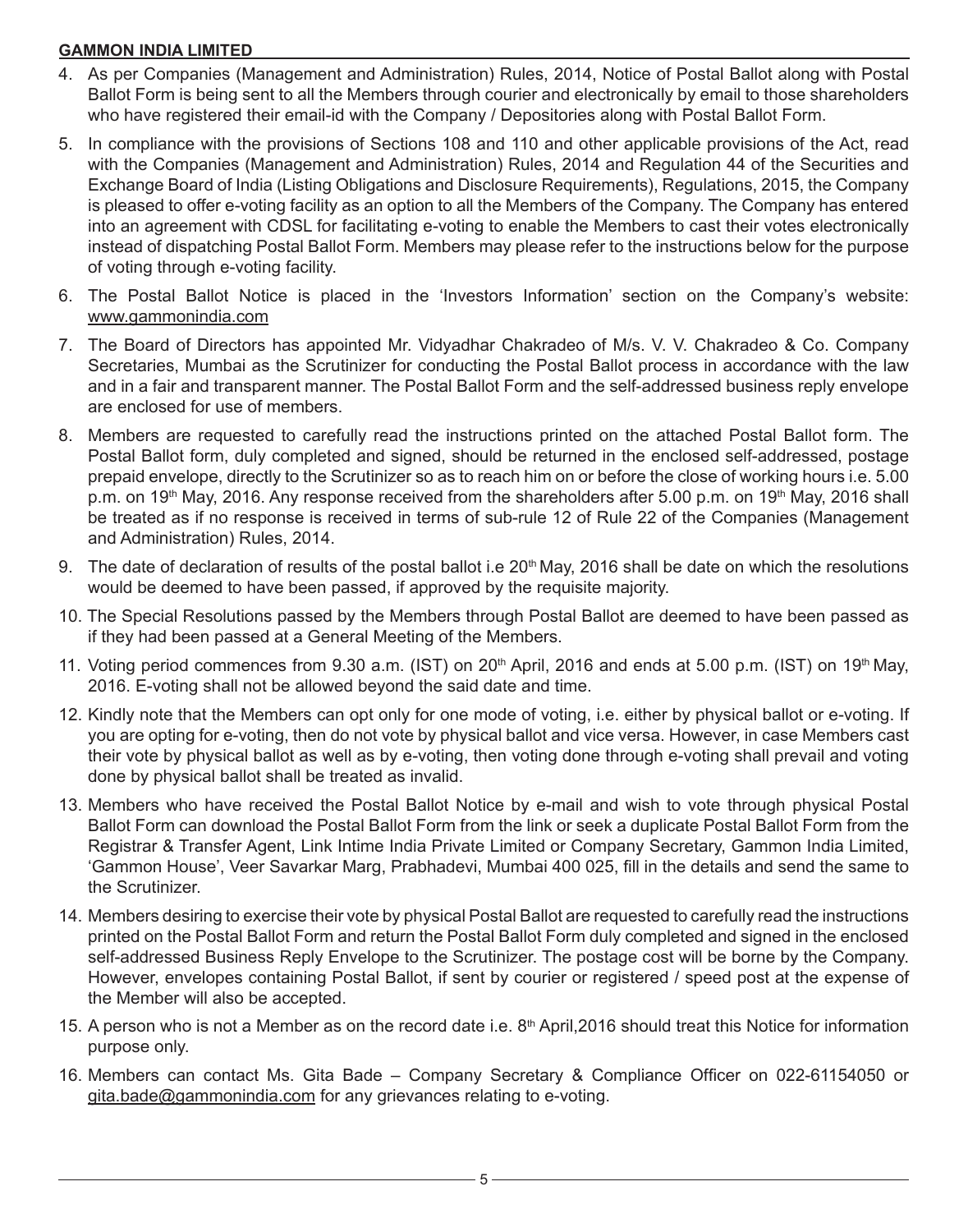17. Instructions regarding e.-voting :-

- (i) The voting period begins at  $9.30$  a.m., on Wednesday,  $20<sup>th</sup>$  April, 2016 and ends at 5.00 p.m., on Thursday 19<sup>th</sup> May, 2016. During this period, shareholders of the Company, holding shares either in physical form or in dematerialized form, as on the cut-off date i.e. Friday, 8<sup>th</sup> April, 2016, may cast their vote electronically. The e-voting module shall be disabled by CDSL for voting thereafter.
- (ii) The shareholders should log on to the e-voting website www.evotingindia.com.
- (iii) Click on Shareholders.
- (iv) Now Enter your User ID
	- a. For CDSL: 16 digits beneficiary ID.
	- b. For NSDL: 8 Character DP ID followed by 8 Digits Client ID.
	- c. Members holding shares in Physical Form should enter Folio Number registered with the Company.
- (v) Next enter the Image Verification as displayed and Click on Login.
- (vi) If you are holding shares in demat form and had logged on to www.evotingindia.com and voted on an earlier voting of any company, then your existing password is to be used.
- (vii) If you are a first time user follow the steps given below:

|                                 | For Members holding shares in Demat Form and Physical Form                                                                                                                               |  |  |  |  |
|---------------------------------|------------------------------------------------------------------------------------------------------------------------------------------------------------------------------------------|--|--|--|--|
| <b>PAN</b>                      | Enter your 10 digit alpha-numeric PAN issued by Income Tax Department<br>(Applicable for both demat shareholders as well as physical shareholders)                                       |  |  |  |  |
|                                 | Members who have not updated their PAN with the Company/Depository<br>Participant are requested to use the sequence number which is printed on the<br>Postal Ballot Form.                |  |  |  |  |
| Dividend Bank<br><b>Details</b> | Enter the Dividend Bank Details or Date of Birth (in dd/mm/yyyy format) as recorded<br>in your demat account or in the company records in order to login.                                |  |  |  |  |
| OR.<br>Date of Birth (DOB)      | If both the details are not recorded with the depository or company please enter<br>the member id / folio number in the Dividend Bank details field as mentioned in<br>instruction (iv). |  |  |  |  |

- (viii) After entering these details appropriately, click on "SUBMIT" tab.
- (ix) Members holding shares in physical form will then directly reach the Company selection screen. However, members holding shares in demat form will now reach 'Password Creation' menu wherein they are required to mandatorily enter their login password in the new password field. Kindly note that this password is to be also used by the demat holders for voting for resolutions of any other company on which they are eligible to vote, provided that company opts for e-voting through CDSL platform. It is strongly recommended not to share your password with any other person and take utmost care to keep your password confidential.
- (x) For Members holding shares in physical form, the details can be used only for e-voting on the resolutions contained in this Notice.
- (xi) Click on the EVSN 160416002 for GAMMON INDIA LIMITED.
- (xii) On the voting page, you will see "RESOLUTION DESCRIPTION" and against the same the option "YES/ NO" for voting. Select the option YES or NO as desired. The option YES implies that you assent to the Resolution and option NO implies that you dissent to the Resolution.
- (xiii) Click on the "RESOLUTIONS FILE LINK" if you wish to view the entire Resolution details.
- (xiv)After selecting the resolution you have decided to vote on, click on "SUBMIT". A confirmation box will be displayed. If you wish to confirm your vote, click on "OK", else to change your vote, click on "CANCEL" and accordingly modify your vote.
- (xv) Once you "CONFIRM" your vote on the resolution, you will not be allowed to modify your vote.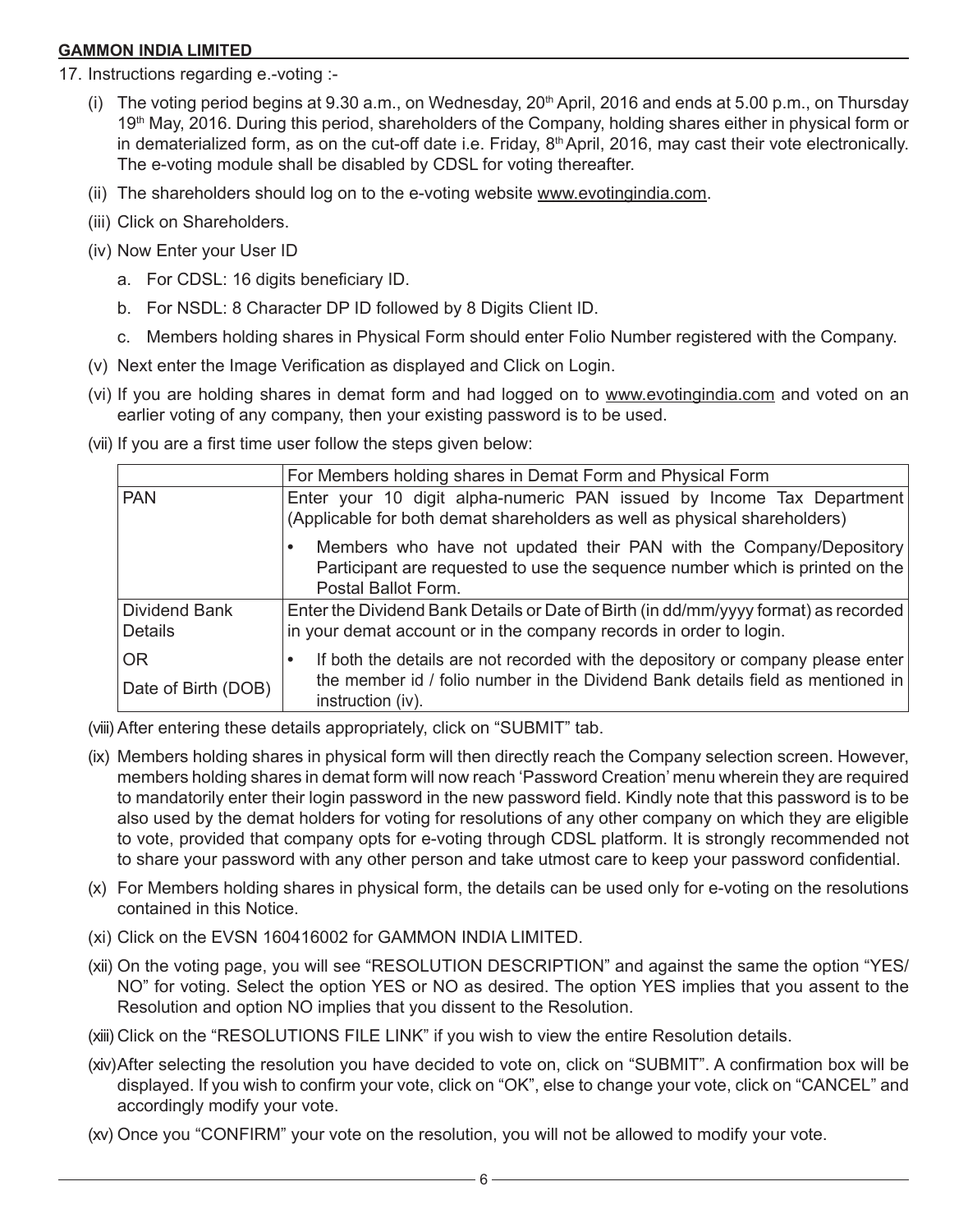(xvi)You can also take a print of the votes cast by clicking on "Click here to print" option on the Voting page.

(xvii)If a demat account holder has forgotten the login password then Enter the User ID and the image verification code and click on Forgot Password & enter the details as prompted by the system.

(xviii)Note for Non – Individual Shareholders and Custodians:-

Non-Individual shareholders (i.e. other than Individuals, HUF, NRI etc.) and Custodian are required to log on to www.evotingindia.com and register themselves as Corporates.

A scanned copy of the Registration Form bearing the stamp and sign of the entity should be emailed to helpdesk.evoting@cdslindia.com.

- **•** After receiving the login details a Compliance User should be created using the admin login and password. The Compliance User would be able to link the account(s) for which they wish to vote on.
- The list of accounts linked in the login should be mailed to helpdesk.evoting@cdslindia.com and on approval of the accounts they would be able to cast their vote.
- **•** A scanned copy of the Board Resolution and Power of Attorney (POA) which they have issued in favour of the Custodian, if any, should be uploaded in PDF format in the system for the scrutinizer to verify the same.

In case you have any queries or issues regarding e-voting, you may refer the Frequently Asked Questions ("FAQs") and e-voting manual available at www.evotingindia.com, under help section or write an email to helpdesk.evoting@cdslindia.com.

- 18. The Scrutinizer will submit his report on postal ballot to the Chairman and Managing Director / Executive Director of the Company after completion of the scrutiny of the Postal Ballot Forms and e-voting. The results of the Postal Ballot will be announced by the Chairman & Managing Director / Executive Director on or before 6.00 p.m. on Friday, 20<sup>th</sup> May, 2016 at the Registered Office of the Company. The said results would be displayed on the notice board at the Registered Office of the Company, intimated to the National Stock Exchange of India Limited and BSE Limited where the Company's shares are listed and displayed along with the Scrutinizer's report on the Company's website viz. www.gammonindia.com.
- 19. All the material documents referred to in the explanatory statement would be available for inspection at the registered office of the Company during business hours from the date of dispatch of Notice till 5.00 pm on Thursday, 19th May, 2016.
- 20. The Board of Directors has appointed Ms. Gita Bade Company Secretary as the person responsible for the entire Postal Ballot process.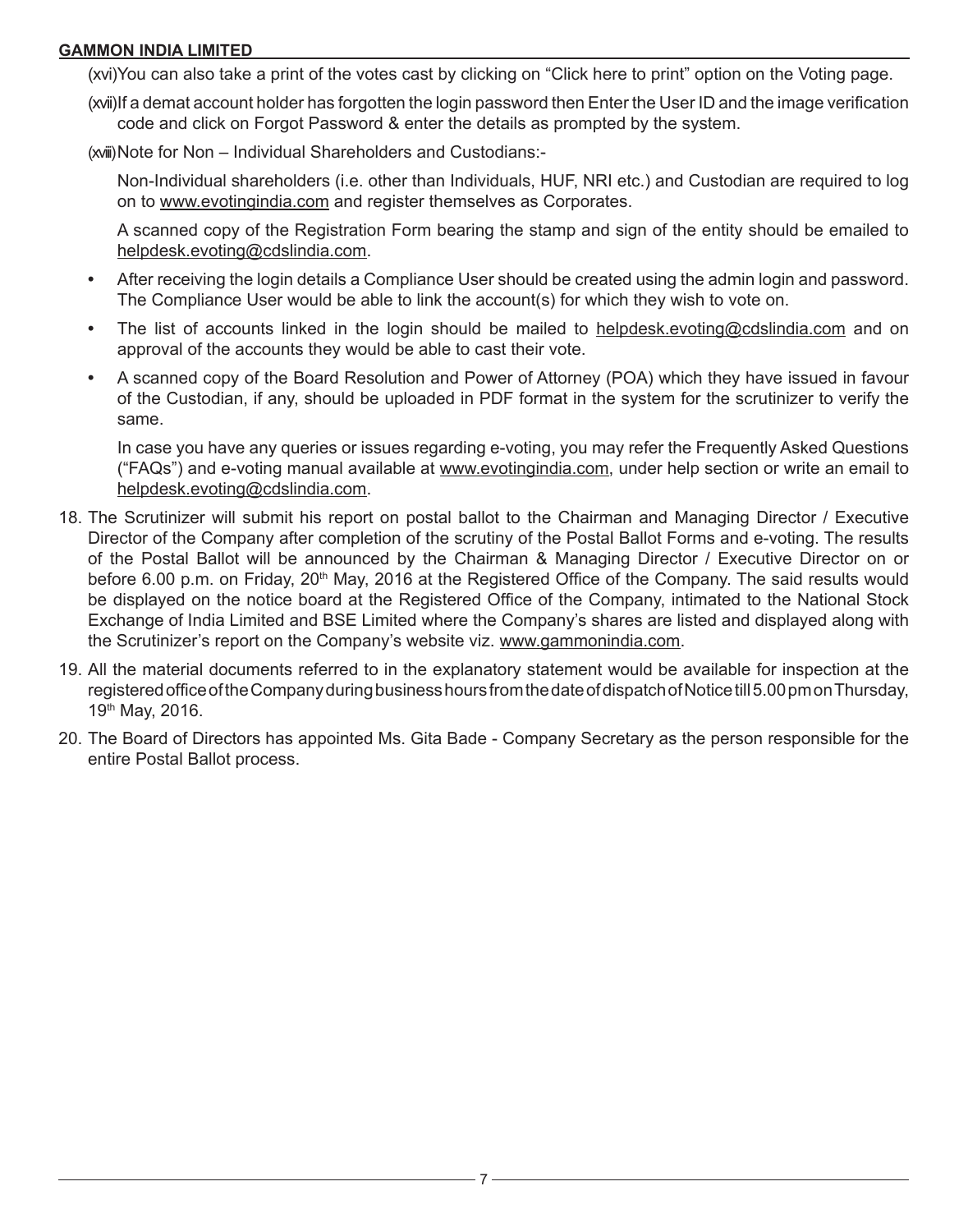# **ANNEXURE TO THE NOTICE**

### **EXPLANATORY STATEMENT PURSUANT TO SECTION 102 OF THE COMPANIES ACT, 2013 IN RESPECT OF SPECIAL BUSINESS SET OUT IN THE NOTICE**

#### **Item No. 1**

The Company has executed Facility Agreements dated December 3, 2013 and February 5, 2014 and a supplemental agreement dated March 20, 2014 (collectively, the "Facility Agreements") with DBS Bank Limited ("DBS Bank"), wherein the Company has been sanctioned financial facilities aggregating to Rs. 210 crores, subject to the terms and conditions mentioned in the Facility Agreements. The Strategic Debt Restructuring ("SDR") Scheme sanctioned by the Joint lenders forum on December 16, 2015 with reference date as November 17, 2015, requires the Company to issue and allot equity shares to its lenders, including DBS Bank, in satisfaction of the outstanding loans along with interest and other amounts due there on. DBS Bank has, in its letter dated February 11, 2016 and 8<sup>th</sup> March, 2016 referred to this requirement and instructed the Company to issue and allot 41,24,496 equity shares of face value of Rs. 2/- each at a price of Rs. 11.89 per equity share aggregating to Rs. 4.90 crores. The price per share has been arrived at on the basis of the valuation reports of M/s. H. M. Shah & Co. Chartered Accountants and M/s. Verma Mehta & Associates, Independent Chartered Accountants as per the guidelines specified in RBI Circular dated 8th June, 2015 and Regulation 70(5) of the Securities and Exchange Board of India (Issue of Capital and Disclosure Requirements) Regulations 2009 as amended from time to time. Post this issue and allotment to DBS Bank, the lenders to the Company will hold approximately 64% of the equity capital of the Company.

Members' approval is being sought under Section 62(3) of the Companies Act, 2013 read together with the Companies (Share Capital and Debentures) Rules, 2014 to authorize the Board to accept such amendments to the Facility Agreements as may be required, including providing for an option to DBS Bank to convert outstanding debt to equity shares of the Company in accordance with the relevant RBI Regulations and also for issue and allotment of shares to DBS Bank as and when DBS Bank exercises the right of conversion pursuant to the aforementioned amendment.

None of the Directors or Key Managerial Personnel of the Company or their respective relatives, is in any way concerned or interested in the said resolution.

Your Directors recommend passing of the special resolution at Item No. 1 for your approval through Postal Ballot.

# **ITEM NO. 2**

Members are hereby informed that the Company had executed a Business Transfer Agreement ("BTA") with Transrail Lighting Limited ("TLL") on October 27, 2015 for sale / transfer of the Identified Business viz; the tower manufacturing factory (excluding tower testing facility and store of erection and stringing equipment) at Deoli and the conductor factory at Silvassa, together with all assets, properties, debts and liabilities related to the Identified Business, which was duly approved by the shareholders vide postal ballot on December 18, 2015. The members had also authorised the Board to accept such modifications to the BTA as may be required to be carried out as the CDR Lenders may so direct.

Members are further informed that post the approval, the CDR lenders proposed certain amendments to the BTA which are significant. The Board in its meeting held on February 12, 2016 has accepted the amendments and executed the First Amendment to the BTA, subject to approval of the members.

The significant amendments to the BTA and as contained in the First Amendment Agreement are as follows:

- 1. The BTA shall be effective from January 1, 2016.
- 2. All assets transferred to TLL shall be subject to any and all encumbrances created in terms of or for the benefit of the lenders as security for the debts transferred to TLL.
- 3. The assets and the current assets which are being transferred as part of the Identified Business and are encumbered for securing the existing debt availed by the Company from the existing lenders including the CDR lenders and DBS Bank Limited ("Existing Lenders"), prior to the completion shall continue to be encumbered post completion and the assets of the Company which are charged to secure liabilities that are being transferred as part of the Identified Business shall continue to be so encumbered post completion until released by approval of the Scheme by the courts in favour of or for the benefit of the existing lenders.
- 4. Fresh encumbrance shall be created by the Company and TLL, if so required by the lenders, over such transferred assets and current assets post Completion in favour of and for the benefit of the existing lenders to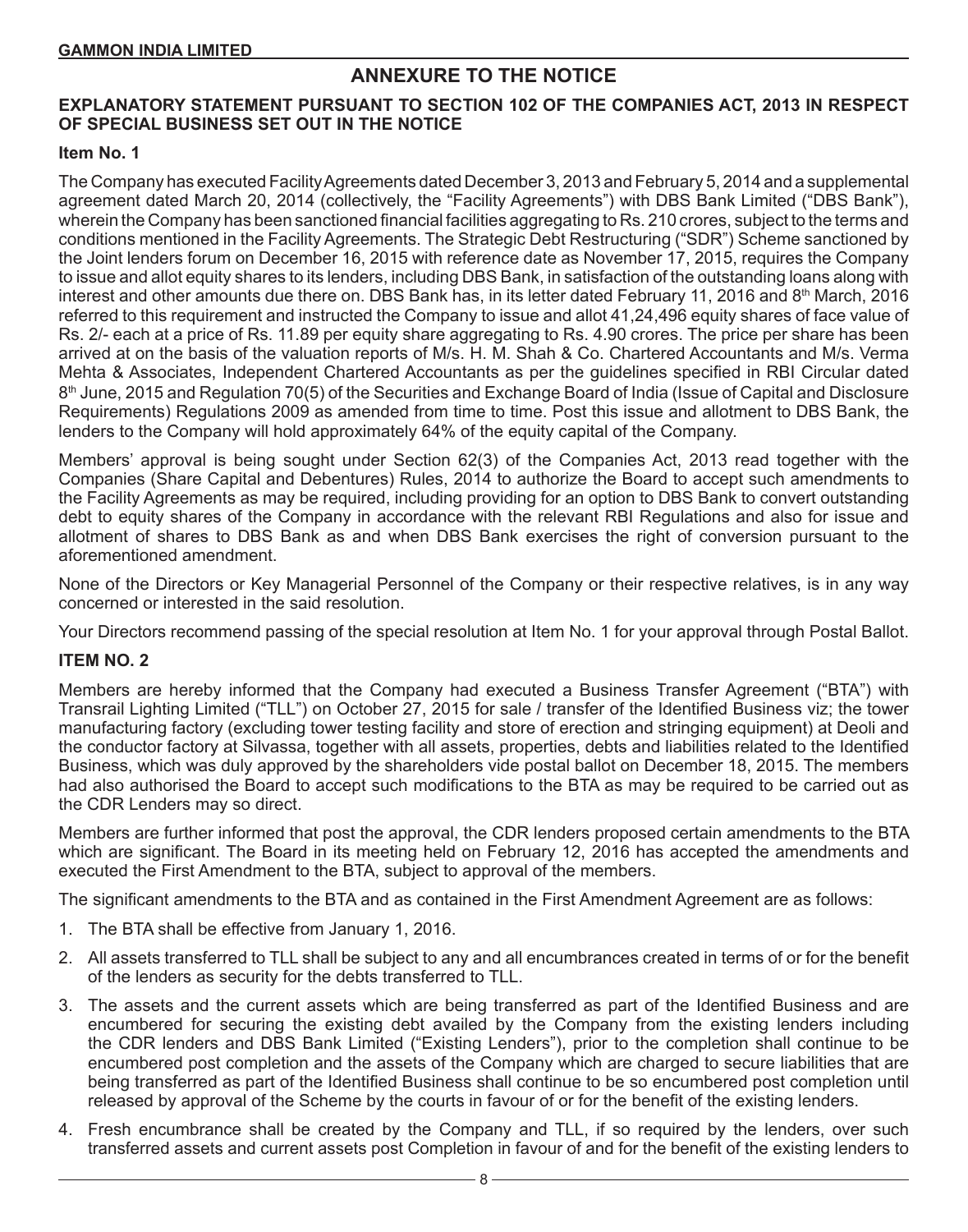secure (i) such part of the existing debt being transferred under the Novation Agreement dated February 26, 2016 executed between the Company, Transrail Lighting Limited and the Lenders (both CDR Lenders and DBS Bank Ltd.) ("Novation Agreement") and (ii) such part of the existing debt being transferred under the proposed scheme of arrangement between the Company and Transrail Lighting Limited for transfer of the remaining T&D business of the Company.

- 5. TLL agrees and undertakes to create the necessary encumbrances in favor of or for the benefit of the existing lenders to their satisfaction over all assets, rights, title, interest and claims being transferred under the BTA and pursuant to the Scheme to further secure the existing debt and execute all documents, make all filings, procure all consents and priority sharing arrangements, and do all acts that may be required to create and perfect such encumbrance to the satisfaction of the existing lenders.
- 6. The Company agrees and undertakes to execute a deed of guarantee in favor of or for the benefit of the existing lenders as mentioned in the Novation Agreement to guarantee the due repayment of the existing debt being transferred to TLL in terms of the BTA. This guarantee will be in force till the approval of the Scheme by the Courts.
- 7. TLL and the Company agree to enter into such documents and do all such acts as are required by the Existing Lenders to ensure compliance with the provisions set out above.

None of the Directors or Key Managerial Personnel of the Company or their respective relatives, is in any way concerned or interested in the said resolution.

Your Directors recommend passing of the special resolution at Item No. 2 for your approval through Postal Ballot.

# **ITEM NO. 3:**

Members are hereby informed that the Company had executed an Investment cum Shareholders Agreement ("Investment Agreement") with Bilav Software Private Limited ("Investor") and Transrail Lighting Limited ("TLL") for sale of 75% (*seventy five percent*) stake held by the Company in the equity share capital of TLL on October 27, 2015 as duly approved by the shareholders of the Company by way of Postal Ballot on December 18, 2015 in compliance with Clause 49 (V) of Listing Agreement / Regulation 24 of SEBI (Listing Obligations and Disclosure Requirements) Regulations, 2015. The members had also authorised the Board to accept such modifications to the Investment Agreement as may be required to be carried out as the CDR Lenders may so direct.

Members are further informed that post the approval, the CDR lenders proposed certain amendments to the Investment Agreement which are significant. The Board in its meeting held on February 12, 2016 has accepted the amendments and executed the First Amendment to the Investment Agreement ("First Amendment - Investment Agreement") subject to approval of the members.

The amendments to the Investment Agreement are as follows:

- 1. The Investment Agreement shall be effective from January 1, 2016.
- 2. The Company shall at all times, during the term of the Investment Agreement, continue to hold a minimum of 25% of the total equity shares in TLL, on a fully diluted basis.
- 3. No transfer of shares by the Company or the Investor shall prejudice any rights of CDR Lenders.
- 4. Investor shall not part with the control of TLL for a period of two years without the prior written consent of the CDR Lenders, other than a transfer by it of their shareholding, or any part thereof to an affiliate, which transfer shall not require such prior written consent.
- *5.* Investors Rights : In case the Scheme of Arrangement is not consummated, the Investor shall be entitled to either of the following, at the option of the Investor:
	- (i) continue to be in control of TLL and shall ask TLL to modify the terms of Optionally Convertible Debentures ("OCDs") and to consider the amount of INR 12,67,50,000 (Indian Rupees Twelve crores Sixty Seven lakhs Fifty thousand only) already paid as full consideration for issue of 8,25,000 (Eight lakh Twenty Five thousand) Equity Shares and the balance amount of INR 10,00,00,000 (Indian Rupees Ten crores) be refunded to the Investor at 11% yield, provided that in the event the Investor exercises this right, the CDR Lenders shall retain such part of, or the entire novated Indebtedness "Retained Debt" (including assessed limits corresponding to the fair valuation of TLL's assets) in TLL subject to renewal based on performance of TLL and the Company shall be bound to re-novate and hold as borrower, any part of the novated Indebtedness that the CDR Lenders do not retain in TLL;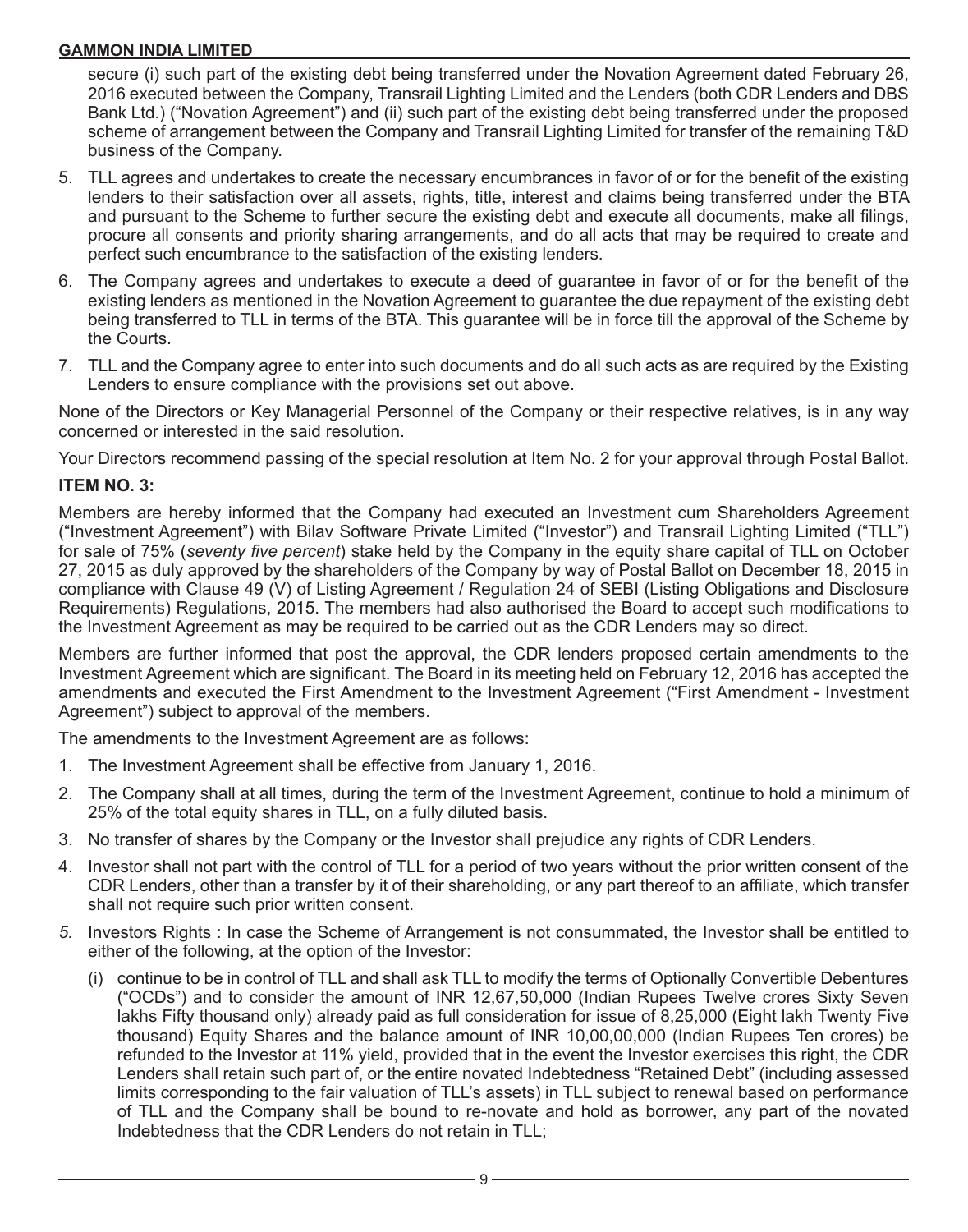- (ii) continue to be in control of TLL and require TLL to acquire the Gammon T&D Undertaking by, subject to procuring all approvals required from counter parties and creditors and compliance with all requirements under law, entering into a new BTA with the Company. The consideration for the said transfer to be the same as agreed by the Parties for the Scheme of Arrangement. On consummation of the new BTA, the Investor should bring in the balance amount of INR 25,02,50,000 (Rupees Twenty Five crores Two lakh Fifty Thousand only), make the OCDs fully paid up and get the same converted into equity shares of TLL.
- (iii) require the repayment of the OCDs held by the Investor, by TLL, at a 11% (eleven percent) yield and require repurchase of the Sale Shares by the Company from the Investor, at mutually agreed price such that the Investor receives an yield of at least 11% (eleven percent) p.a. on the amount invested, provided that in the event the Investor exercises such rights, the Company and TLL shall, at the request of the CDR Lenders take all the necessary steps to ensure that all the assets, rights and liabilities pertaining to the T&D Undertaking as on the date that the Scheme of Arrangement was rejected are re-transferred/renovated by TLL and re-acquired by the Company.

None of the Directors or Key Managerial Personnel of the Company or their respective relatives, is in any way concerned or interested in the said resolution.

Your Directors recommend passing of the special resolution at Item No. 3 for your approval through Postal Ballot.

### **ITEM NO. 4 & ITEM NO. 5**

Members are informed that the Company vide a 'Business Transfer Agreement' ("**BTA**") dated October 27, 2015 entered into with M/s Transrail Lighting Limited ("**TLL**") duly amended by an amendment to the BTA dated February 12, 2016 ("**First Amendment**") has transferred by way of a "slump sale" the following business of the Company which is a part of the Company's Transmission and Distribution Undertaking ("hereinafter referred to as the "**Identified Business**") as duly approved by the shareholders vide postal ballot dated December 18, 2015:

- 1. the division of conductor factory at Silvassa;
- 2. the tower manufacturing facility at Deoli in Maharashtra (excluding the tower testing facility and store of erection and stringing equipment); and
- 3. all the assets and properties, whether tangible or intangible, rights, titles, interests, privileges, licenses and all liabilities, debts, obligations of all nature related to the Identified Business of the Company, including employees engaged therein.

As part of the business transfer the Company has entered into a Novation Agreement with the lenders for transferring the debts and obligations pertaining to the transmission and distribution business aggregating to Rs. 3580 crores (both fund based and non fund based limits).

In terms of the First Amendment and the Novation Agreement, the Company is required to create a mortgage and other charges on the Retained T& D Assets (*as defined in the Novation Agreement*) and specifically the assets of the Transmission and Distribution Undertaking ,not transferred through the BTA .

Section 180(1)(a) of the Companies Act, 2013, provides that a company shall not sell, lease or otherwise dispose off the whole or substantially the whole of the undertaking(s) of the Company without the consent of its Members in a general meeting. Creation of charge /mortgage on the Retained T & D Assets may be considered as disposal of the Company's undertaking within the meaning of Section 180(1)(a) of the Companies Act, 2013, requiring Members' consent for the same.

Members are further informed that pursuant to the BTA read with the First Amendment and the Novation Agreement, the Company is required to create a charge by way mortgage/hypothecation on the Remaining T&D Assets (i.e more specifically the assets of the T&D Undertaking remaining with the Company and not transferred through the BTA ) and also to issue a Corporate Guarantee in favour of the Lenders (i.e CDR Lenders and DBS Bank) till the Scheme of Arrangement between the Company and Transrail Lighting Limited is sanctioned by the Court, as security for the debts aggregating to Rs. 3580 crores (Rupees Three Thousand Five Hundred and Eighty crores) transferred to TLL pursuant to the Novation Agreement.

In terms of the provisions of Section 186 of the Companies Act, 2013 ("Act"), where giving of any loan or guarantee or providing any security or the acquisition of securities exceeds (a) sixty percent of the aggregate of the paid-up capital and free reserves and securities premium account, or (b) hundred percent of its free reserves and securities premium account, whichever is more, prior approval of the shareholders is required by means of passing a special resolution.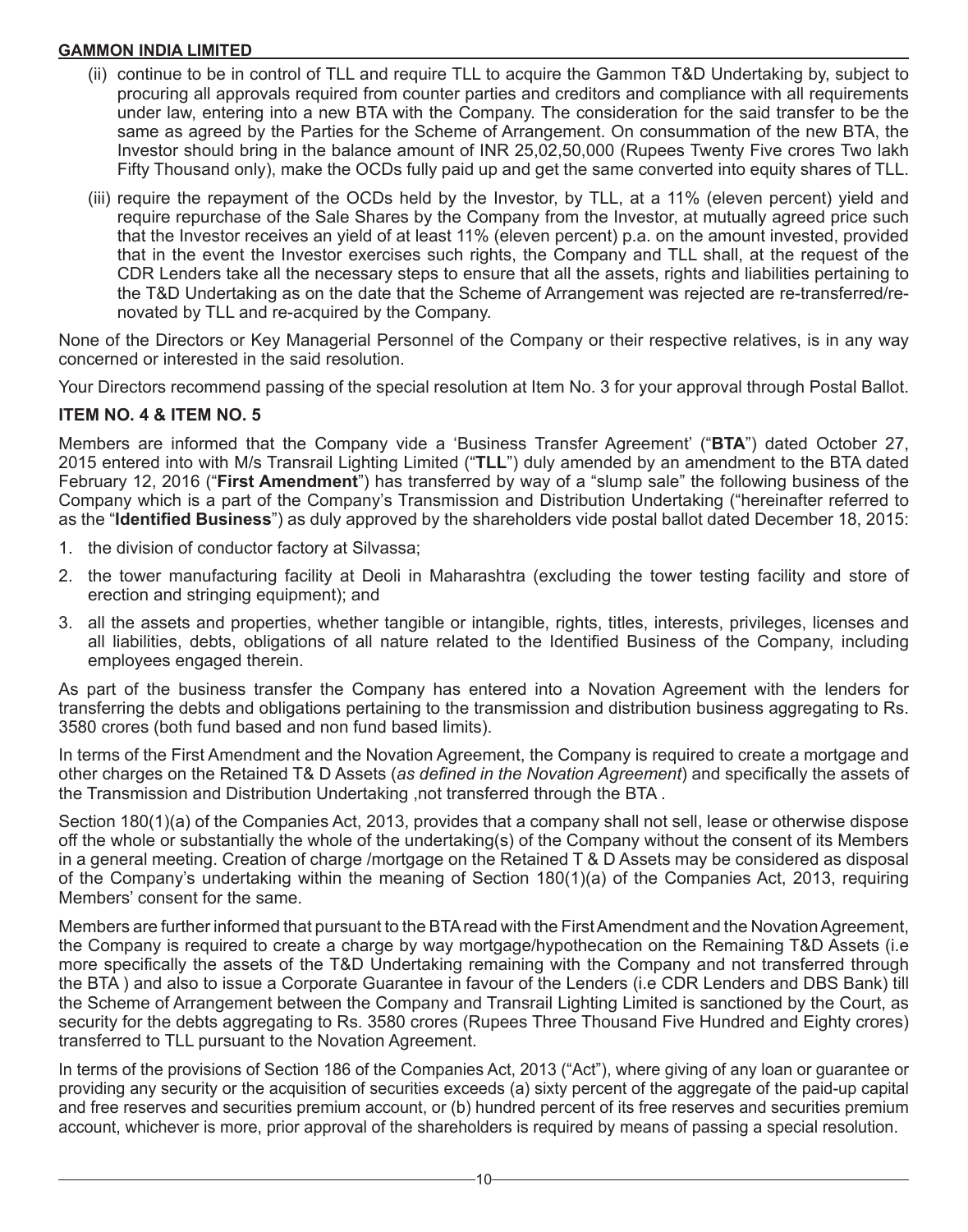Further, the giving of loan/guarantee or providing of security as mentioned in the resolutions in item nos. 4 and 5 to the lenders of TLL being an associate of the Company is a 'Related Party Transaction' pursuant to the Securities and Exchange Board of India (Listing Obligations and Disclosure Requirements) Regulations, 2015 and has been duly approved by the Audit Committee and the Board of Directors of the Company .

In view of the above, shareholders' approval is being sought pursuant to Section 180(1)(a), Section 186 of the Act and Regulation 23 of the Securities and Exchange Board of India (Listing Obligations and Disclosure Requirements) Regulations, 2015 for creation of mortgage/charge and giving loans / guarantee to the Existing Lenders of TLL as set out above in Item nos. 4 and 5.

None of the Directors, Key Managerial Personnel of the Company or their relatives are in any way, concerned or interested in the passing of the above Resolutions.

Your Directors recommend passing of the Special Resolutions at Item Nos. 4 and 5 for your approval through postal ballot.

### **ITEM NO. 6**

The Company has availed a short term loan of Rs. 205,00,00,000 (*Rupees Two hundred five crores*) from IDBI Bank and an overdraft facility aggregating to Rs.175,00,00,000 (*Rupees One hundred seventy five crores*) from ICICI Bank against the pledge of shares of Gammon Infrastructure Projects Limited ("GIPL") by its wholly owned subsidiary Gammon Power Limited ("GPL"). In order to reduce its debt, the Company proposes to divest/sell/ dispose off upto 30% of its total shareholding in Gammon Infrastructure Projects Limited ("GIPL") held by it through its wholly owned subsidiary Gammon Power Limited, such sale to take place on the floor of the Exchange(s) at price prevailing on the date of sale, to one or more persons and in one or more tranches and in such manner as the Board may decide. The sale proceeds will be utilized in repaying the loans of ICICI Bank and IDBI Bank.

Members are further informed that 23,27,94,400 equity shares(24.79%) of GIPL are presently pledged with IDBI Bank and 26,40,00,000 equity shares (28%) of GIPL are pledged with ICICI bank .Therefore sale of the shares as mentioned in the resolution will be subject to release of pledges by IDBI Bank Limited, ICICI Bank and approval of lenders thereof.

In accordance with the provisions of Section 180(1)(a) of the Companies Act, 2013 and Regulation 24 of Securities and Exchange Board of India (Listing Obligations and Disclosure Requirements) Regulations, 2015 approval of shareholders is necessary by way of a special resolution in order for the Company to effect the sale of the above mentioned shares.

None of the Directors, Key Managerial Personnel of the Company or their relatives are in any way, concerned or interested in the passing of the above Resolution.

Your Directors recommend passing of the special resolution at Item No.6 for your approval through postal ballot.

**By Order of the Board of Directors For Gammon India Limited**

> **Sd/- Gita Bade Company Secretary**

*Registered Office: 'Gammon House', Veer Savarkar Marg, Prabhadevi, Mumbai – 400 025.*

Dated: 2<sup>nd</sup> April, 2016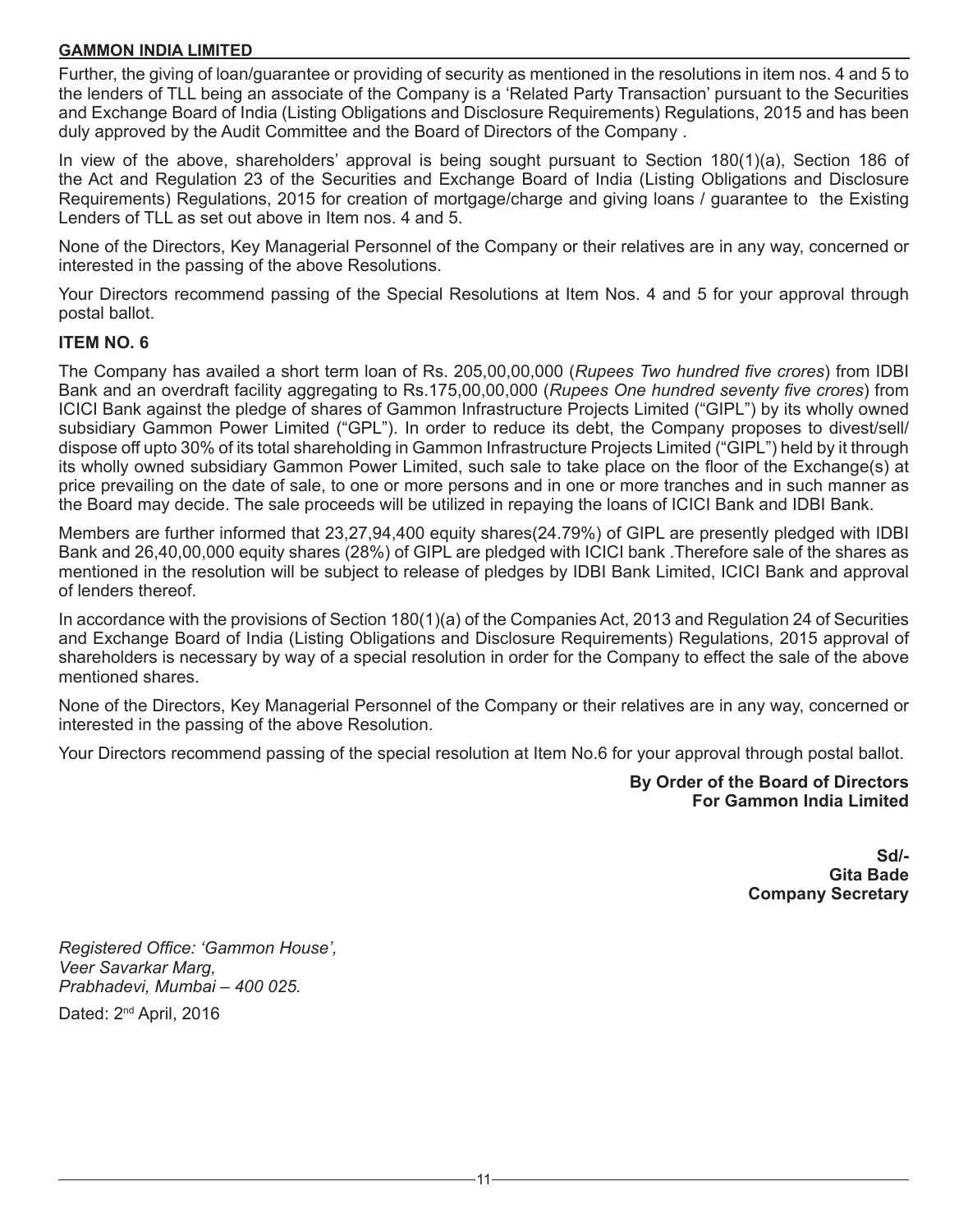THIS PAGE HAS BEEN INTENTIONALLY LEFT BLANK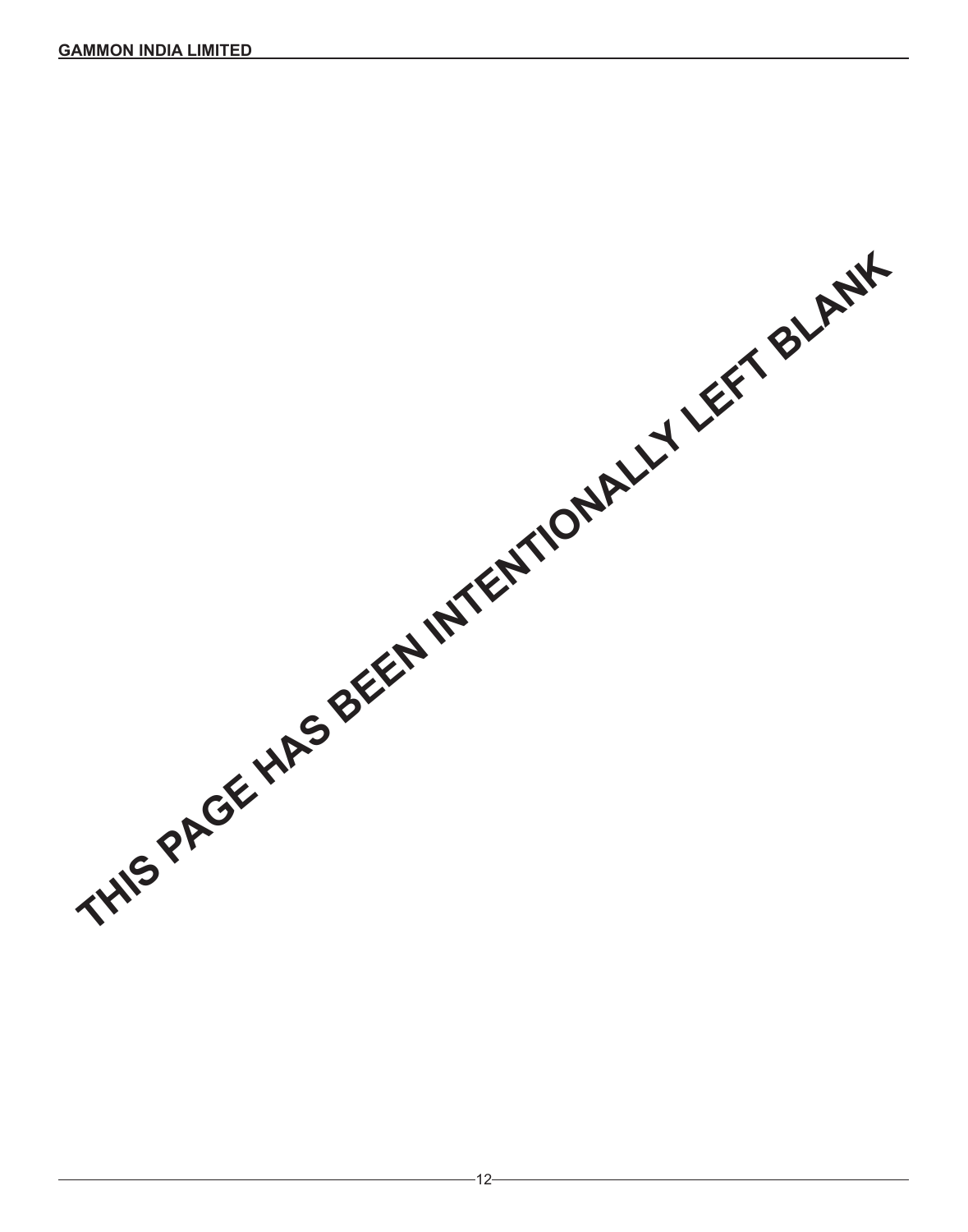

#### **GAMMON INDIA LIMITED CIN: L74999MH1922PLC000997 Registered Office: 'Gammon House', Veer SavarkarMarg, Prabhadevi, Mumbai – 400 025.**

Tel No: 91 – 22 - 6115 3000, Fax No: 91-22-2430 0221 Email: secretarial@gammonindia.com, Website: www.gammonindia.com

#### **POSTAL BALLOT FORM**

**Sr. No.:** 

- 1. Name (s) and Registered Address of the sole/first- named Shareholders **:**
- 2. Name(s) of Joint–Holder(s), If any **:**
- 3. Registered Folio No./DP ID No./ Client ID No.\* (\*Applicable to Investors holding shares in dematerialized form)
- 4. Number of shares held **:**

I/We hereby exercise my/our vote in respect of the Special Resolutions to be passed through postal ballot for the businesses stated in the notice by sending my/our assent or dissent to the said resolutions by placing the tick (**√**) mark in the appropriate box below:

**:**

| Sr.No | <b>Description of Resolution</b>                                | No. of     | I/We assent | I/We dissent |
|-------|-----------------------------------------------------------------|------------|-------------|--------------|
|       |                                                                 | shares for | to the      | to the       |
|       |                                                                 | which      | resolution  | resolution   |
|       |                                                                 | votes cast | (FOR)       | (AGAINST)    |
|       | Special Resolution under Section 62(3) of the Companies Act,    |            |             |              |
| 1.    | 2013 providing for an option to DBS Bank for conversion of      |            |             |              |
|       | their loans into equity shares of the Company.                  |            |             |              |
|       | Special Resolution according approval for amendment to          |            |             |              |
| 2.    | Business Transfer Agreement (BTA) entered into between the      |            |             |              |
|       | Company and Transrail Lighting Limited (TLL).                   |            |             |              |
|       | Special Resolution according approval for amendment to          |            |             |              |
| 3.    | Investment cum Shareholders Agreement, executed between         |            |             |              |
|       | the Company, Transrail Lighting Limited (TLL) and Bilav         |            |             |              |
|       | Software Pvt Ltd (Investor).                                    |            |             |              |
|       | Special Resolution pursuant to Section 180(1)(a) of the         |            |             |              |
|       | Companies Act, 2013 for creation of mortgage/charge on          |            |             |              |
| 4.    | immovable and movable properties of the Transmission and        |            |             |              |
|       | Distributions business for securing the debts transferred to    |            |             |              |
|       | Transrail Lighting Limited.                                     |            |             |              |
|       | Special Resolution pursuant to Section 186 of the Companies     |            |             |              |
|       | Act, 2013 and SEBI (Listing Obligations and Disclosure          |            |             |              |
| 5.    | Requirements) Regulations, 2015 to provide security and         |            |             |              |
|       | corporate guarantee to the lenders of Transrail Lighting        |            |             |              |
|       | Limited (TLL).                                                  |            |             |              |
|       | Special Resolution pursuant to Section 180(1)(a), SEBI (Listing |            |             |              |
|       | Obligations and Disclosure Requirements) Regulations, 2015      |            |             |              |
| 6.    | and SEBI (Substantial Acquisition of Shares and Takeovers)      |            |             |              |
|       | Regulations, 2011 for divestment of upto 30% of shares held     |            |             |              |
|       | by the Company in Gammon Infrastructure Projects Limited,       |            |             |              |
|       | through its wholly owned subsidiary, Gammon Power Limited.      |            |             |              |

Place:

Date:

Signature of the Member

Notes:

i) If you opt to cast your vote by e-voting, there is no need to fill up and sign this form.

ii) Last date for receipt of Postal Ballot Form is **Thursday,19thMay,2016.**

iii) Please read the instruction printed overleaf carefully before casting your vote

 --------------------------------------------------------------------------------------------------------------------------------------------- **ELECTRONIC VOTING PARTICULARS** 

 $\overline{\phantom{a}}$  , and the contract of the contract of the contract of the contract of the contract of the contract of the contract of the contract of the contract of the contract of the contract of the contract of the contrac

| <b>ELECTRONIC VOTING PARTICULARS</b>            |                |                       |  |  |  |
|-------------------------------------------------|----------------|-----------------------|--|--|--|
| <b>EVSN (Electronic Voting Sequence Number)</b> | <b>USER ID</b> | <b>PASSWORD / PIN</b> |  |  |  |
| 160416002                                       |                |                       |  |  |  |